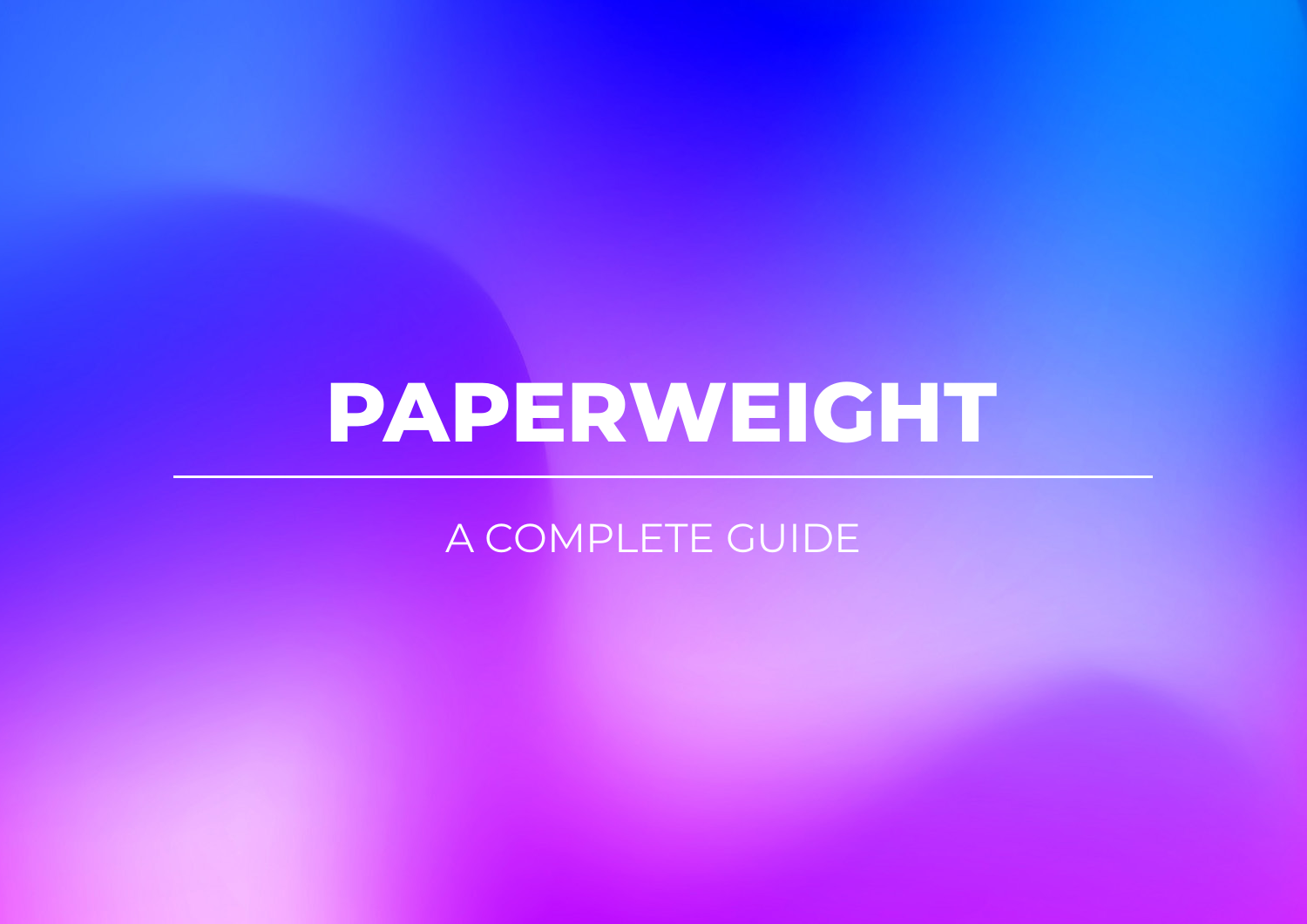### **What is paperweight and why is it important?**

When choosing how you want your printed products to feel and appear, it is a good idea to consider the thickness and therefore paperweight of your paper type. Taking this into account when designing printed materials will have a profound impact on the final result and impression of a business.

A business' printed material, such as a business card, is likely to be a primal point of contact for customers. Therefore, it is important that the quality of the paper used by a business best reflects their company. If excellent customer service and/or products is the driving force for a business, its promotional printed materials soon adopt the role of reinforcing this as the standard for their work.

### **How paperweight is measured**

Paper is measured by grams per square metre (also known as GSM). As the GSM increases, the paper grows denser and thicker. This means if your business card has a higher GSM, its possibilities of bending or ripping will become less.

When trying to understand the varying thicknesses of paper, a good place to start is a standard plain piece of printer paper usually sits around the 90GSM mark.

## **Why GSM is important**

Once you understand the importance of what GSM paper is, it becomes much easier to decide what thickness is appropriate for your businesses printed material and your desired final impression. At Dexterous Designs we help to advise our customers on what best fits the business as an individual and take factors such as brand identity into account when helping make these important decisions.



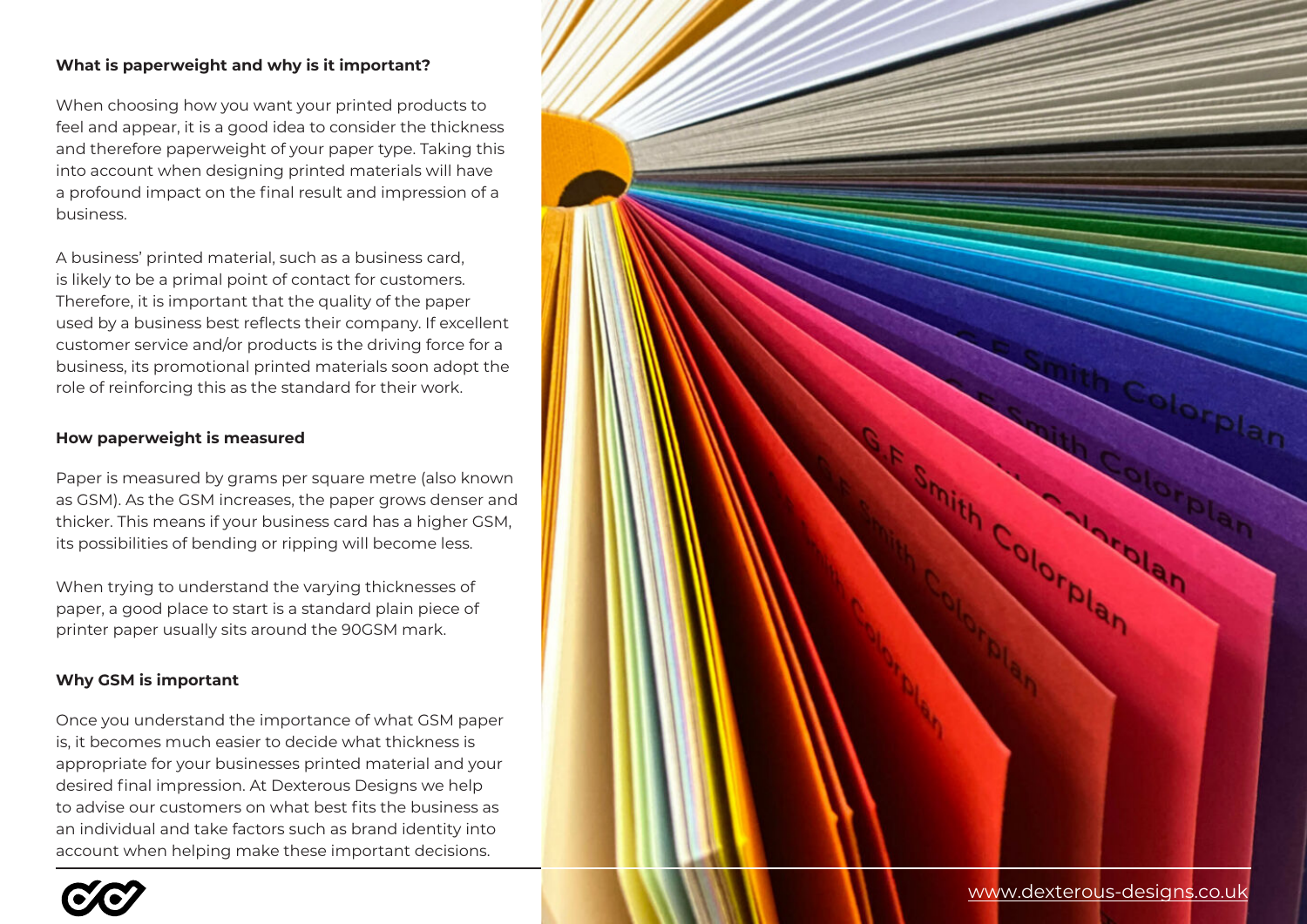#### **100GSM**

100 gsm is the most standard white paper stock for colour printing. It is often used for letters, compliment slips, forms and surveys etc.

#### **120GSM**

120 gsm paper is a better quality option offering less transparency. It is good for professional documents such as reports, presentations, CVs

#### **150GSM**

150 gsm is slightly thicker than standard home or office printing paper. It is used for presentations, reports and brochures etc.



#### **160GSM**

160 gsm bridges the gap between paper and card. It is a thicker paper option offering extra durability. Ideal stock for brochures and quality flyers.

## **170GSM**

170 gsm silk paper is mainly used on large format posters (A0 to A3 size). 170gsm gloss is a popular choice for leaflets, calendars, placemats and more.



#### **200GSM**

200 gsm paper is heavier stock, making it ideal for document covers or thick sheets.

#### **250GSM**

Card, ideal for document covers.

250 gsm paper is commonly used for greetings cards, invitations and booklet/brochure covers.

### **300/400GSM**

At this thickness, printing is less susceptible to creasing, bending, or ripping, making it perfect for business cards.

In addition to this, having thicker business cards will enhance their appearance and durability, making it a chance to show off professionalism and creates an opportunity to stand out!